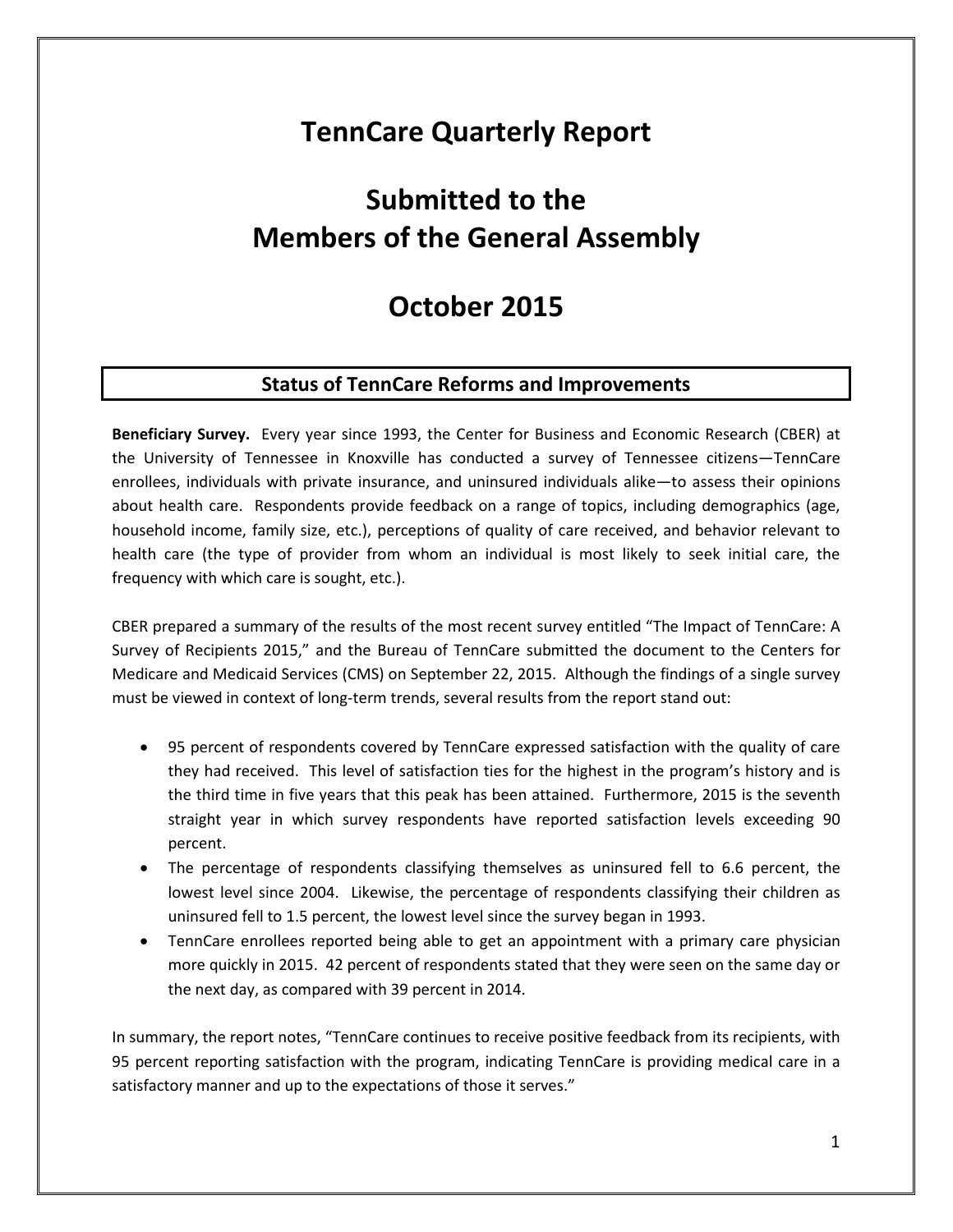**Amendments to the TennCare Demonstration.** Three proposed amendments to the TennCare Demonstration were in various stages of negotiation during the quarter.

Demonstration Amendment 26: Expenditures for Hospital Pool Payments.Under the terms of the TennCare Demonstration, TennCare has the "expenditure authority" (specifically, "Expenditure Authority #4") to make certain payments to providers through "pools" that exist outside the managed care program. The recipients of funds from most of the pools are identified groups of Tennessee hospitals. The primary purpose of pool funds is to offset the costs of delivering uncompensated care, but they have some other purposes as well, such as providing support for graduate medical education programs. Currently, Expenditure Authority #4 is scheduled to expire on December 31, 2015, which is six months prior to the end date of TennCare's current approval period on June 30, 2016. Therefore, Amendment 26 requests that the expiration of Expenditure Authority #4 be synchronized with the conclusion of the approval period.

During the July-September 2015 quarter, the Bureau provided additional documentation in support of Amendment 26, including details of pool expenditures to be made during Fiscal Year 2016. As of the end of the reporting period, CMS was still reviewing the proposal.

Amendment 27: Employment and Community First CHOICES. As reported in TennCare's last Quarterly Report to the General Assembly, the Bureau submitted Demonstration Amendment 27—detailing a new program named *Employment and Community First (ECF) CHOICES*—to CMS on June 23, 2015. The text of Amendment 27, which remains available on TennCare's website at [http://www.tn.gov/assets/entities/tenncare/attachments/Amendment27ECFCHOICES.pdf,](http://www.tn.gov/assets/entities/tenncare/attachments/Amendment27ECFCHOICES.pdf) provides the following concise summary of *ECF CHOICES*:

With Amendment 27 to the TennCare demonstration, Tennessee proposes to implement within its existing managed care demonstration an integrated managed longterm services and supports (MLTSS) program that is specifically geared toward promoting and supporting integrated, competitive employment and independent, integrated community living as the first and preferred option for individuals with intellectual and developmental disabilities (I/DD).

Negotiations between TennCare and CMS during the July-September 2015 quarter focused on ensuring that CMS had all of the information necessary to approve Amendment 27. At the conclusion of the quarter, furthermore, the Bureau was nearing completion of a set of draft Special Terms and Conditions (STCs) for the TennCare Demonstration. These STCs define the manner in which ECF CHOICES would operate within TennCare's managed care system, thereby facilitating CMS's understanding and review of the proposal.

Amendment 28: Closure of Standard Spend Down Category. On August 28, 2015, the Bureau notified the public of another proposal to be submitted to CMS. Amendment 28 would close a TennCare eligibility category called "Standard Spend Down" (abbreviated as "SSD"), which provides coverage to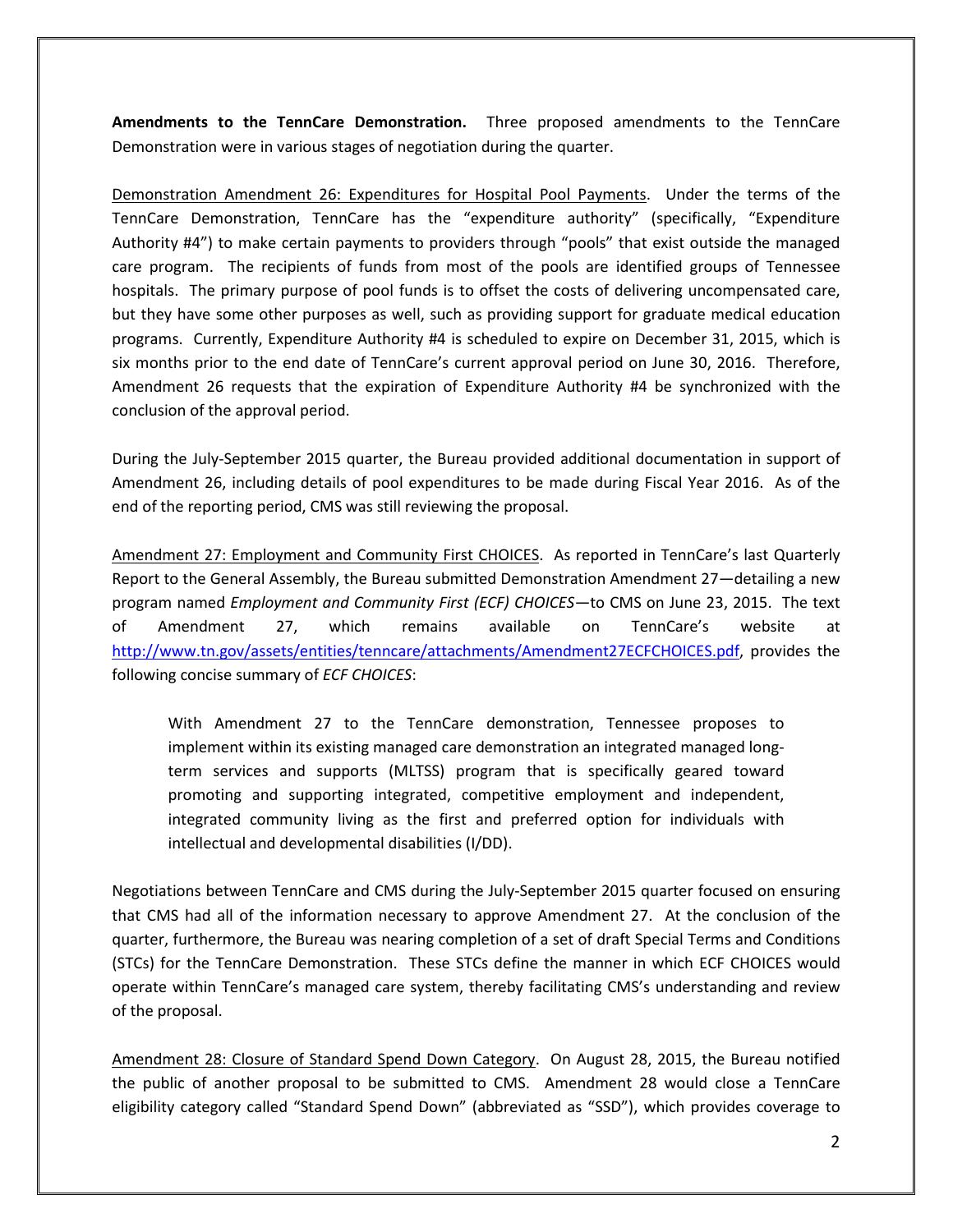individuals who are not otherwise eligible for Medicaid but 1) are aged, blind, disabled, or the caretaker relative of a Medicaid-eligible child and 2) have enough unreimbursed medical bills to allow them to "spend down" to a low threshold. The size of the SSD population is approximately 800 individuals, and enrollment in the category has been closed since 2013. TennCare anticipates that many SSD enrollees are eligible for health coverage through either Medicare or the Health Insurance Marketplace established by the Affordable Care Act.

Upon CMS's approval, TennCare would review members of the SSD population for eligibility in all open categories of TennCare coverage. Any individual found to qualify in another category would be automatically transferred with no interruption in coverage. Individuals who do not qualify in another category would be disenrolled from TennCare and referred to Medicare and/or the Health Insurance Marketplace. Additional details about Amendment 28 are available in the August 28 notification letter to members of the General Assembly.

**Incentives for Providers to Use Electronic Health Records.** The Electronic Health Records (EHR) Incentive Program is a partnership between federal and state governments that grew out of the Health Information Technology for Economic and Clinical Health (HITECH) Act. The purpose of the program is to provide financial incentives to Medicaid providers<sup>[1](#page-2-0)</sup> to replace outdated, often paper-based approaches to medical record-keeping with electronic systems that meet rigorous certification criteria and that can improve health care delivery and quality. The federal government provides 100 percent of the funding for the incentive payments and 90 percent of the administrative costs.

Currently, Medicaid providers may qualify for the following types of payments:

 $\overline{a}$ 

- First-year payments to providers (eligible hospitals or practitioners) who either
	- o Adopt, implement, or upgrade to certified EHR technology capable of meeting "meaningful use" in accordance with CMS standards, or
	- o Achieve meaningful use of certified EHR technology for any period of 90 consecutive days;
- Second-year payments to providers who have received first-year payments and who achieved meaningful use for a subsequent period of 90 consecutive days;
- Third-year and fourth-year payments to providers who continue to demonstrate meaningful use.

EHR payments made by TennCare during the July-September 2015 quarter as compared with payments made throughout the life of the program appear in the table below:

<span id="page-2-0"></span> $1$  CMS allows two types of providers to participate in the Medicaid EHR Incentive Program: medical professionals (physicians, nurse practitioners, certified nurse midwives, dentists, and certain kinds of physician assistants) and hospitals (acute care hospitals, critical access hospitals, and children's hospitals).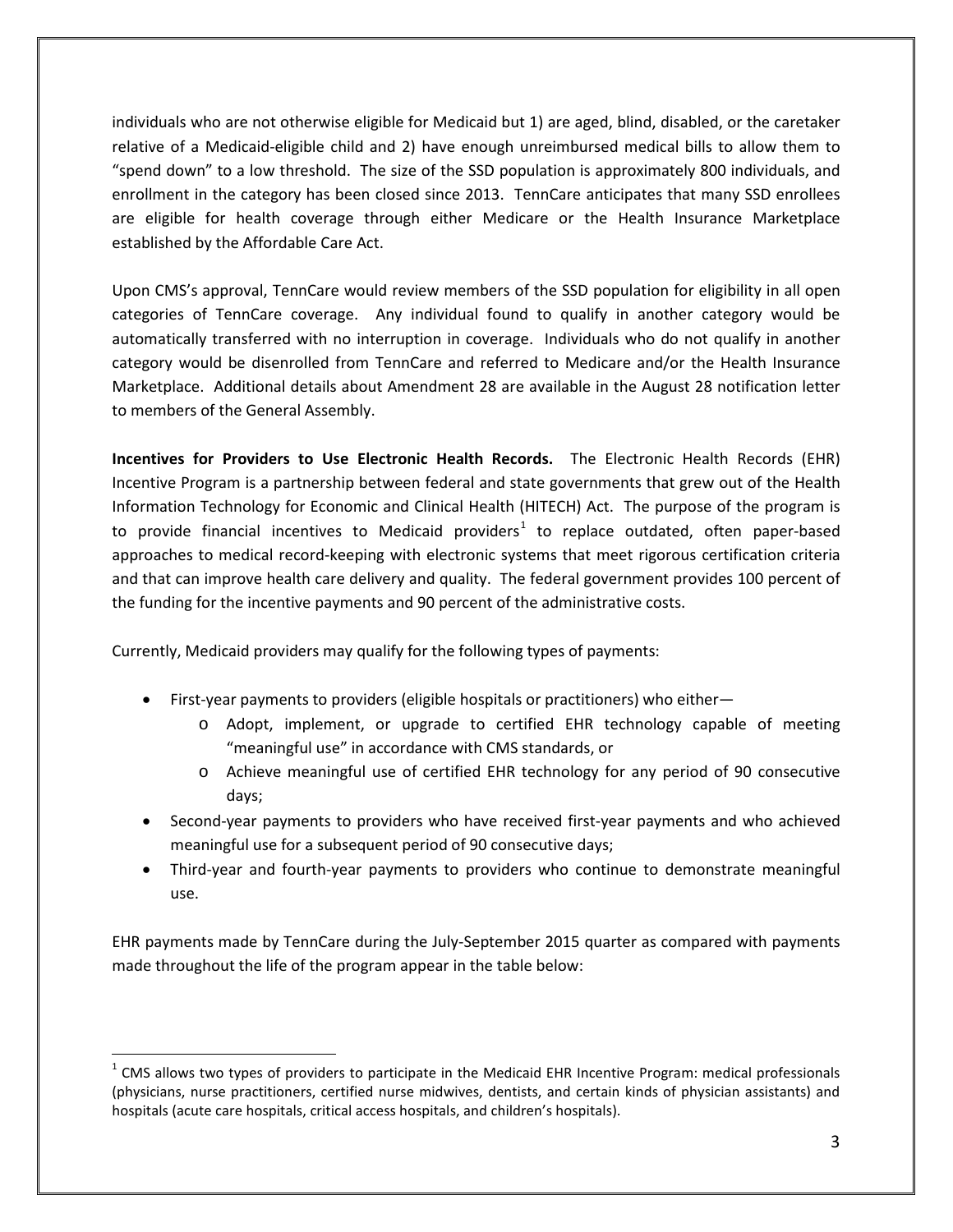| <b>Payment Type</b>  | <b>Number of Providers</b>     | <b>Quarterly Amount</b> | <b>Cumulative Amount</b> |
|----------------------|--------------------------------|-------------------------|--------------------------|
|                      | <b>Paid During the Quarter</b> | Paid (Jul-Sept 2015)    | <b>Paid to Date</b>      |
| First-year payments  | $61^{\circ}$                   | \$1,690,954             | \$155,767,688            |
| Second-year payments | 106                            | \$847,400               | \$49,557,395             |
| Third-year payments  | 147                            | \$4,306,589             | \$16,911,038             |
| Fourth-year payments | 31                             | \$263,500               | \$1,368,505              |

Technical assistance activities, outreach efforts, and other EHR-related projects conducted by Bureau staff during the quarter included:

- Hosting 19 technical assistance calls during the quarter for eligible professionals attesting to meaningful use;
- Responding to more than 250 inquiries submitted to the EHR Meaningful Use email box;
- Hiring of a Clinical Educator to assist with Meaningful Use training activities;
- Participation throughout the quarter in several Southeast Regional Collaboration for HIT/HIE (SERCH) calls;
- Two email notices to providers reminding them to complete any remaining Meaningful Use attestations for payment year 2014;
- Monthly newsletters distributed by the Bureau's EHR ListServ; and
- A quarterly reminder to Tennessee providers who had registered at the federal level but who have not registered or attested at the state level.

TennCare continues to schedule EHR workshops with a variety of provider organizations to maintain the momentum of the program. Events planned for October 2015, for instance, include participation in Tennessee Medical Association meetings throughout the state, as well as attendance at the  $67<sup>th</sup>$  Annual Scientific Assembly of the Tennessee Academy of Family Physicians.

**Award for Chief Information Officer (CIO).** On September 2, 2015, the *Nashville Business Journal* announced the winners of the periodical's 2015 CIO Awards. The awards are presented annually to "the top technological executives in Middle Tennessee who are using IT in innovative ways to create a competitive advantage, optimize business procedures, enable company growth and impact the company's bottom line." TennCare CIO Kyle Duke was one of three individuals in the category of "Institution/Nonprofit" to be honored and is scheduled to receive the award at a ceremony hosted by the *Nashville Business Journal* on October 23, 2015.

Mr. Duke joined TennCare's Executive Staff in April 2014 after serving as Vice President of IT and Chief Information Security Officer for Cigna-HealthSpring. He oversees all aspects of the Bureau's information technology systems management.

<span id="page-3-0"></span> $2$  Of the 61 providers receiving first-year payments in the July-September 2015 quarter, 13 earned their incentives by successfully attesting to meaningful use of EHR technology in their first year of participation in the program.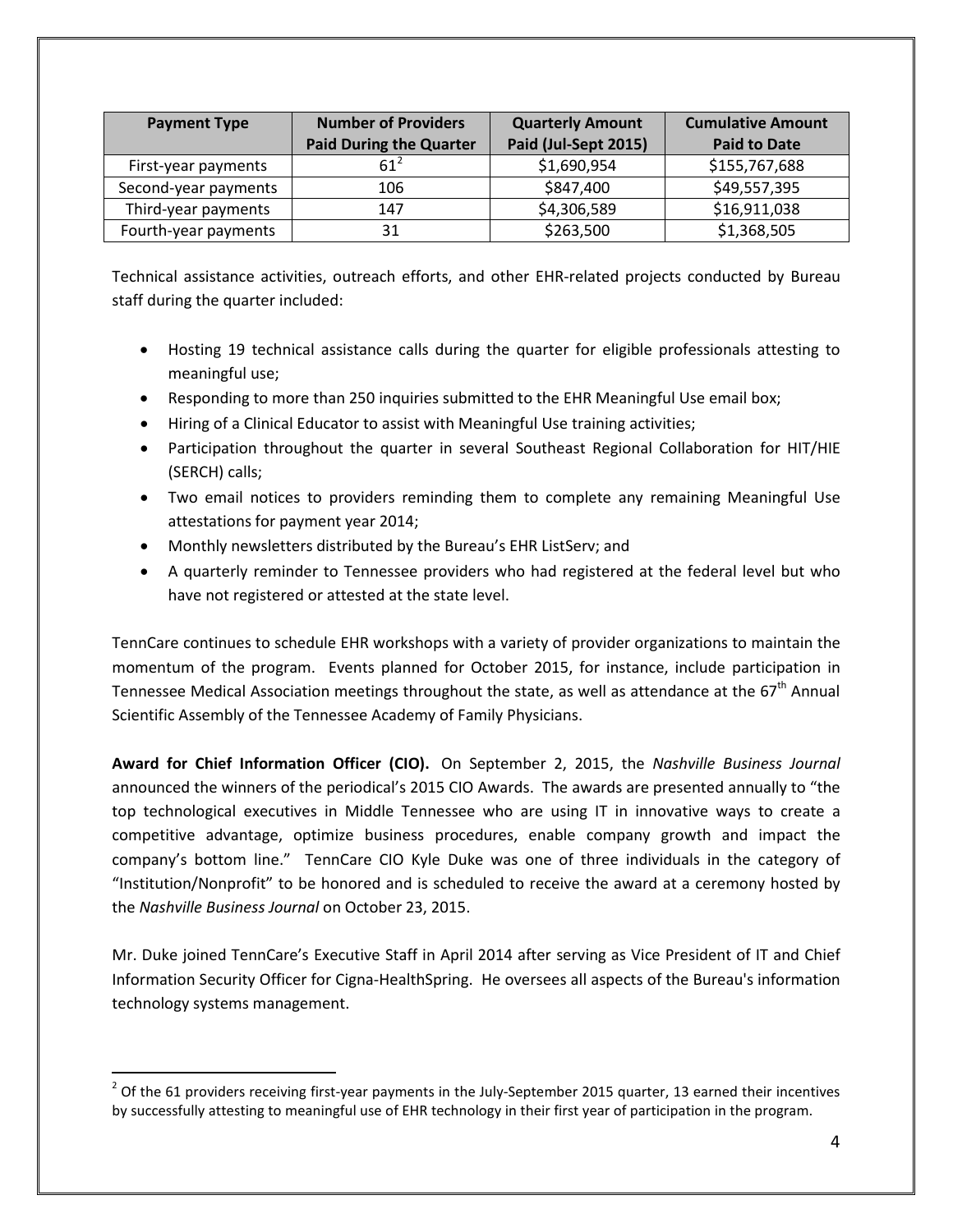**Essential Access Hospital (EAH) Payments.** The TennCare Bureau continued to make EAH payments during the July-September 2015 quarter. EAH payments are made from a pool of \$100 million (\$34,965,000 in State dollars) appropriated by the General Assembly and funded by the hospital assessment fee.

The methodology for distributing these funds, as outlined in Special Term and Condition 55.e. of the TennCare Demonstration Agreement with CMS, specifically considers each hospital's relative contribution to providing services to TennCare members, while also acknowledging differences in payer mix and hospitals' relative ability to make up TennCare losses. Data from the Hospital Joint Annual Report is used to determine hospitals' eligibility for these payments. Eligibility is determined each quarter based on each hospital's participation in TennCare. In order to receive a payment for the quarter, a hospital must be a contracted provider with TennCare Select and at least one other Managed Care Organization (MCO), and it must have contracted with TennCare Select for the entire quarter that the payment represents. Excluded from the Essential Access Hospital payments are Critical Access Hospitals, which receive cost-based reimbursement from the TennCare program and, therefore, are not included, and the four State mental health institutes.

The Essential Access Hospital payments made during the first quarter of State Fiscal Year 2016 for dates of service during the fourth quarter of State Fiscal Year 2015 are shown in the table below.

|                                              |                          | <b>EAH First Quarter FY</b> |
|----------------------------------------------|--------------------------|-----------------------------|
| <b>Hospital Name</b>                         | County                   | 2016                        |
| Regional Medical Center at Memphis           | <b>Shelby County</b>     | \$3,363,349                 |
| Vanderbilt University Hospital               | Davidson County          | \$3,180,780                 |
| <b>Erlanger Medical Center</b>               | <b>Hamilton County</b>   | \$2,696,914                 |
| University of Tennessee Memorial Hospital    | <b>Knox County</b>       | \$1,447,794                 |
| Johnson City Medical Center (with            |                          |                             |
| Woodridge)                                   | <b>Washington County</b> | \$1,211,056                 |
| LeBonheur Children's Medical Center          | Shelby County            | \$711,392                   |
| Parkridge Medical Center (with Parkridge     |                          |                             |
| Valley)                                      | <b>Hamilton County</b>   | \$687,107                   |
| Metro Nashville General Hospital             | Davidson County          | \$600,107                   |
| Jackson - Madison County General Hospital    | <b>Madison County</b>    | \$545,989                   |
| East Tennessee Children's Hospital           | <b>Knox County</b>       | \$538,608                   |
| Methodist Healthcare - Memphis Hospitals     | <b>Shelby County</b>     | \$513,251                   |
| Methodist Healthcare - South                 | <b>Shelby County</b>     | \$492,794                   |
| Saint Jude Children's Research Hospital      | <b>Shelby County</b>     | \$419,265                   |
| University Medical Center (with McFarland)   | <b>Wilson County</b>     | \$387,016                   |
| Saint Thomas Midtown Hospital                | Davidson County          | \$355,365                   |
| TriStar Skyline Medical Center (with Madison |                          |                             |
| Campus)                                      | Davidson County          | \$338,317                   |
| Wellmont - Holston Valley Medical Center     | <b>Sullivan County</b>   | \$305,257                   |
| Fort Sanders Regional Medical Center         | <b>Knox County</b>       | \$296,455                   |

#### **Essential Access Hospital Payments for the Quarter**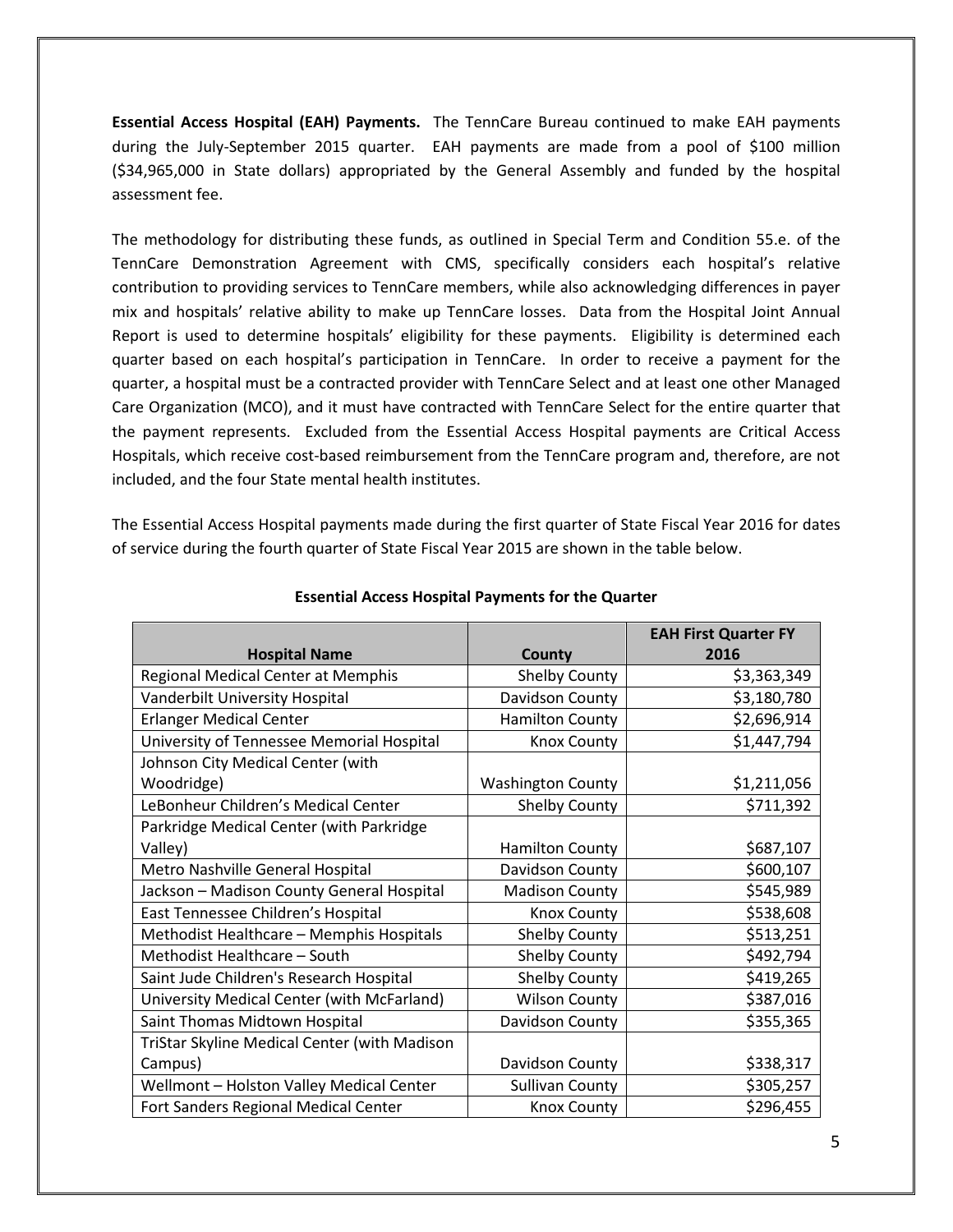|                                            |                          | <b>EAH First Quarter FY</b> |
|--------------------------------------------|--------------------------|-----------------------------|
| <b>Hospital Name</b>                       | County                   | 2016                        |
| <b>TriStar Centennial Medical Center</b>   | Davidson County          | \$272,334                   |
| Methodist Healthcare - North               | <b>Shelby County</b>     | \$253,515                   |
| Saint Francis Hospital                     | <b>Shelby County</b>     | \$246,090                   |
| Parkridge East Hospital                    | <b>Hamilton County</b>   | \$230,380                   |
| Maury Regional Hospital                    | <b>Maury County</b>      | \$229,567                   |
| Parkwest Medical Center (with Peninsula)   | <b>Knox County</b>       | \$224,024                   |
| Saint Thomas Rutherford Hospital           | <b>Rutherford County</b> | \$224,005                   |
| Pathways of Tennessee                      | <b>Madison County</b>    | \$216,560                   |
| Wellmont - Bristol Regional Medical Center | <b>Sullivan County</b>   | \$210,797                   |
| Cookeville Regional Medical Center         | <b>Putnam County</b>     | \$194,327                   |
| Ridgeview Psychiatric Hospital and Center  | <b>Anderson County</b>   | \$193,264                   |
| Tennova Healthcare - Physicians Regional   |                          |                             |
| <b>Medical Center</b>                      | <b>Knox County</b>       | \$190,954                   |
| Methodist Hospital - Germantown            | Shelby County            | \$174,174                   |
| Baptist Memorial Hospital for Women        | <b>Shelby County</b>     | \$152,380                   |
| <b>Skyridge Medical Center</b>             | <b>Bradley County</b>    | \$141,730                   |
| <b>Blount Memorial Hospital</b>            | <b>Blount County</b>     | \$133,267                   |
|                                            | Montgomery               |                             |
| <b>Gateway Medical Center</b>              | County                   | \$131,614                   |
| <b>TriStar Horizon Medical Center</b>      | Dickson County           | \$129,597                   |
| <b>TriStar StoneCrest Medical Center</b>   | <b>Rutherford County</b> | \$121,469                   |
| <b>TriStar Summit Medical Center</b>       | Davidson County          | \$120,204                   |
| NorthCrest Medical Center                  | <b>Robertson County</b>  | \$119,942                   |
| Delta Medical Center                       | <b>Shelby County</b>     | \$119,130                   |
| <b>Dyersburg Regional Medical Center</b>   | <b>Dyer County</b>       | \$116,196                   |
| <b>LeConte Medical Center</b>              | Sevier County            | \$114,409                   |
| Morristown - Hamblen Healthcare System     | Hamblen County           | \$113,004                   |
| Southern Hills Medical Center              | Davidson County          | \$111,621                   |
| Heritage Medical Center                    | <b>Bedford County</b>    | \$108,978                   |
| Sumner Regional Medical Center             | <b>Sumner County</b>     | \$103,952                   |
| Takoma Regional Hospital                   | <b>Greene County</b>     | \$98,037                    |
| Tennova Healthcare - Newport Medical       |                          |                             |
| Center                                     | Cocke County             | \$93,368                    |
| <b>Sweetwater Hospital Association</b>     | Monroe County            | \$92,145                    |
| Laughlin Memorial Hospital                 | <b>Greene County</b>     | \$91,668                    |
| <b>Rolling Hills Hospital</b>              | <b>Williamson County</b> | \$90,176                    |
| Methodist Medical Center of Oak Ridge      | <b>Anderson County</b>   | \$88,520                    |
| TriStar Hendersonville Medical Center      | <b>Sumner County</b>     | \$83,467                    |
| Harton Regional Medical Center             | Coffee County            | \$82,291                    |
| Henry County Medical Center                | <b>Henry County</b>      | \$81,381                    |
| Tennova Healthcare - LaFollette Medical    |                          |                             |
| Center                                     | Campbell County          | \$79,628                    |
| <b>Grandview Medical Center</b>            | <b>Marion County</b>     | \$78,057                    |
| <b>Sycamore Shoals Hospital</b>            | <b>Carter County</b>     | \$76,607                    |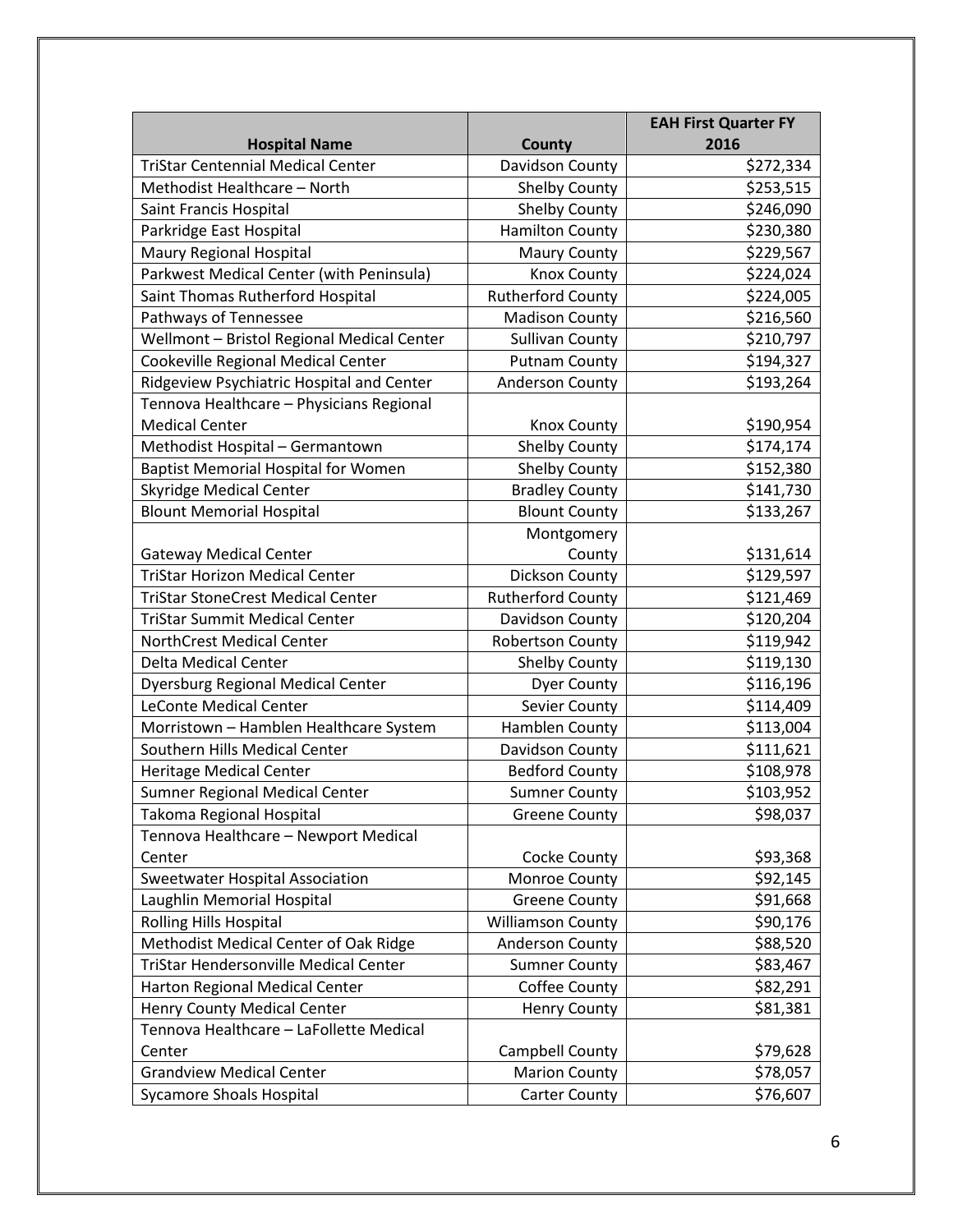|                                            |                         | <b>EAH First Quarter FY</b> |
|--------------------------------------------|-------------------------|-----------------------------|
| <b>Hospital Name</b>                       | County                  | 2016                        |
| Skyridge Medical Center - Westside         | <b>Bradley County</b>   | \$75,330                    |
| Regional Hospital of Jackson               | <b>Madison County</b>   | \$73,669                    |
| Baptist Memorial Hospital - Union City     | <b>Obion County</b>     | \$71,741                    |
| Lakeway Regional Hospital                  | Hamblen County          | \$71,284                    |
| <b>Indian Path Medical Center</b>          | <b>Sullivan County</b>  | \$63,276                    |
| Wellmont Hawkins County Memorial Hospital  | <b>Hawkins County</b>   | \$60,539                    |
| Jellico Community Hospital                 | Campbell County         | \$60,499                    |
| <b>Hardin Medical Center</b>               | <b>Hardin County</b>    | \$59,340                    |
| <b>McNairy Regional Hospital</b>           | <b>McNairy County</b>   | \$58,415                    |
| Starr Regional Medical Center - Athens     | <b>McMinn County</b>    | \$57,720                    |
| River Park Hospital                        | <b>Warren County</b>    | \$54,740                    |
| <b>Henderson County Community Hospital</b> | <b>Henderson County</b> | \$47,135                    |
| <b>Roane Medical Center</b>                | Roane County            | \$43,852                    |
| United Regional Medical Center             | Coffee County           | \$41,844                    |
| Hillside Hospital                          | <b>Giles County</b>     | \$40,161                    |
| Crockett Hospital                          | Lawrence County         | \$39,964                    |
| Livingston Regional Hospital               | <b>Overton County</b>   | \$37,405                    |
| McKenzie Regional Hospital                 | <b>Carroll County</b>   | \$35,705                    |
| <b>Volunteer Community Hospital</b>        | <b>Weakley County</b>   | \$33,487                    |
| <b>Bolivar General Hospital</b>            | Hardeman County         | \$31,106                    |
| Wayne Medical Center                       | <b>Wayne County</b>     | \$30,142                    |
| Erlanger Health System - East Campus       | <b>Hamilton County</b>  | \$27,364                    |
| Baptist Memorial Hospital - Huntingdon     | Carroll County          | \$27,220                    |
| DeKalb Community Hospital                  | DeKalb County           | \$24,286                    |
| Emerald Hodgson Hospital                   | Franklin County         | \$10,131                    |
| <b>TOTAL</b>                               |                         | \$25,000,000                |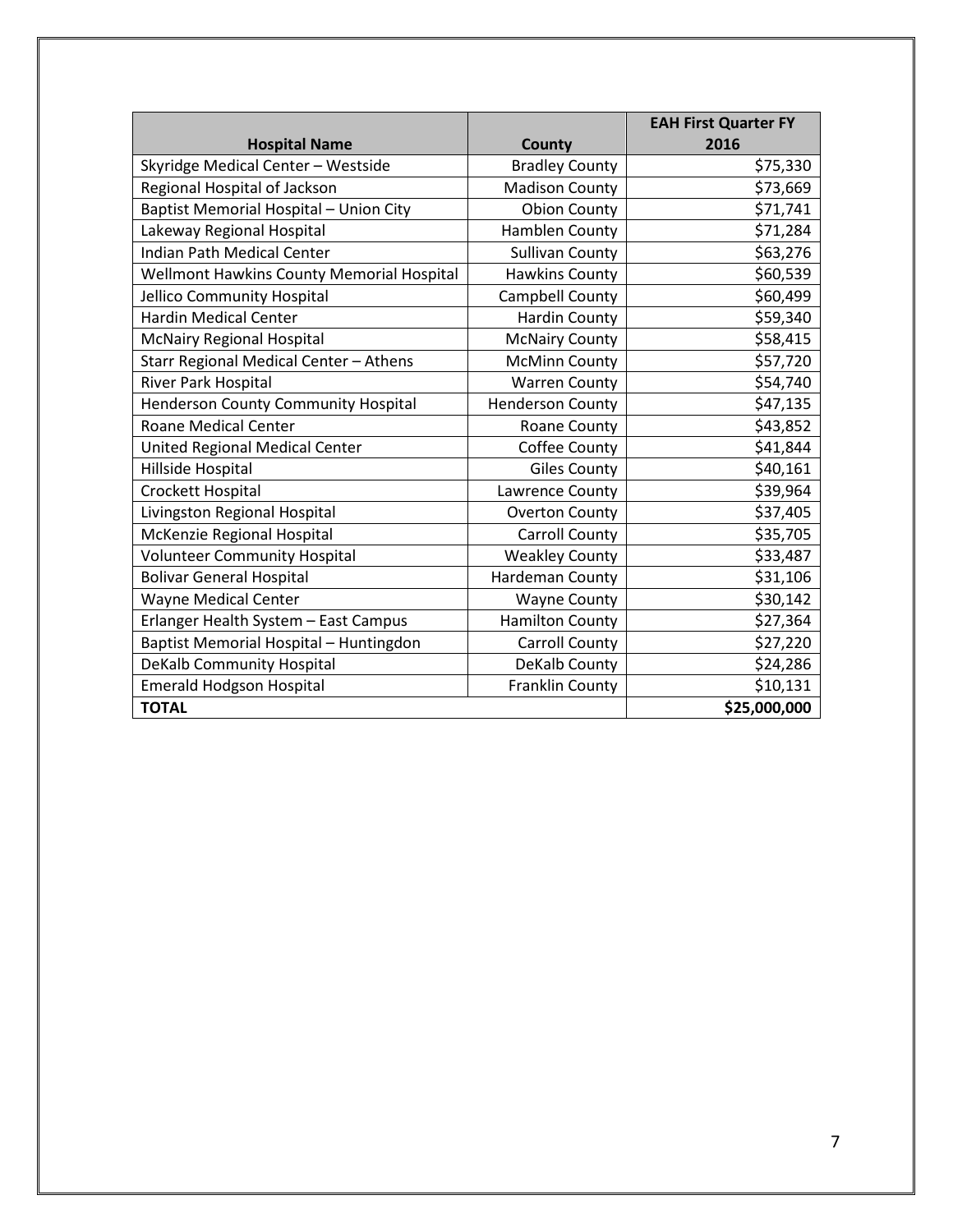## **Number of Recipients on TennCare and Costs to the State**

During the month of September 2015, there were 1,442,312 Medicaid eligibles and 18,925 Demonstration eligibles enrolled in TennCare, for a total of 1,461,237 persons.

Estimates of TennCare spending for the first quarter of State Fiscal Year 2016 are summarized in the table below.

| <b>Spending Category</b> | 1 <sup>st</sup> Quarter* |
|--------------------------|--------------------------|
| MCO services**           | \$1,928,220,200          |
| Dental services          | \$34,911,400             |
| Pharmacy services        | \$231,801,400            |
| Medicare "clawback"***   | \$44,147,100             |

*\*These figures are cash basis as of September 30 and are unaudited.*

*\*\*This figure includes Integrated Managed Care MCO expenditures.*

 $\overline{a}$ 

*\*\*\*The Medicare Part D clawback is money states are required to pay to the federal government to help offset costs the federal government incurs by covering the prescription benefit for enrollees who have both Medicare and Medicaid.*

## **Viability of MCCs in the TennCare Program**

**Claims payment analysis.** TennCare's prompt pay requirements may be summarized as shown below.

| <b>Entity</b> | <b>Standard</b>                                                      | <b>Authority</b>        |
|---------------|----------------------------------------------------------------------|-------------------------|
| <b>MCOs</b>   | 90% of clean claims for payment for services delivered to            | T.C.A. $§$ 56-32-126(b) |
| (non-CHOICES  | TennCare enrollees are processed and, if appropriate, paid           |                         |
| services)     | within 30 calendar days of the receipt of such claims.               |                         |
|               |                                                                      |                         |
|               | 99.5% of all provider claims are processed, and, if                  |                         |
|               | appropriate, paid within 60 calendar days of receipt.                |                         |
| <b>MCOs</b>   | 90% of clean electronically submitted Nursing Facility and           | TennCare contract       |
| (CHOICES      | applicable Home and Community Based Services claims <sup>3</sup> are |                         |
| services)     | processed and paid within 14 calendar days of receipt.               |                         |
|               |                                                                      |                         |
|               | 99.5% of clean electronically submitted Nursing Facility and         |                         |
|               | applicable Home and Community Based Services claims <sup>4</sup> are |                         |
|               | processed and paid within 21 calendar days of receipt.               |                         |

<span id="page-7-1"></span><span id="page-7-0"></span><sup>&</sup>lt;sup>3</sup> Excludes Personal Emergency Response Systems (PERS), assistive technology, minor home modifications, and pest control claims. Claims for delivery of these services are handled like general MCO claims.  $<sup>4</sup>$  Ibid.</sup>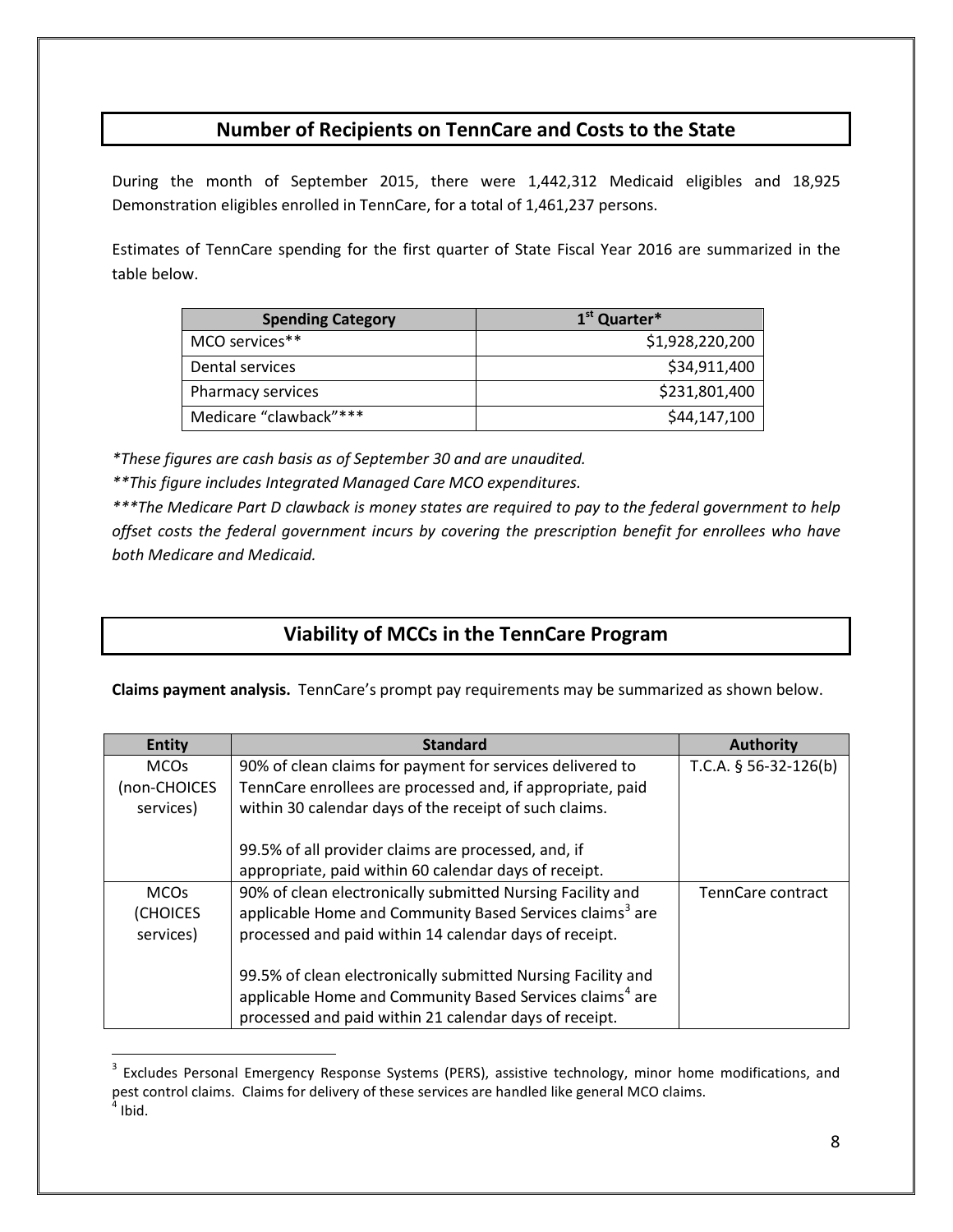| <b>Entity</b> | <b>Standard</b>                                              | <b>Authority</b>     |
|---------------|--------------------------------------------------------------|----------------------|
| <b>DBM</b>    | 90% of clean claims for payment for services delivered to    | TennCare contract    |
|               | TennCare enrollees are processed, and, if appropriate, paid  | and in accordance    |
|               | within 30 calendar days of the receipt of such claims.       | with T.C.A. § 56-32- |
|               |                                                              | 126(b)               |
|               | 99.5% of all provider claims are processed, and, if          |                      |
|               | appropriate, paid within 60 calendar days of receipt.        |                      |
| <b>PBM</b>    | 100% of all clean claims submitted by pharmacy providers are | TennCare contract    |
|               | paid within 10 calendar days of receipt.                     |                      |

The MCOs, the DBM, and the PBM are required to submit monthly claims data files of all TennCare claims processed to the Tennessee Department of Commerce and Insurance (TDCI) for verification of statutory and contractual prompt pay compliance. The plans are required to separate their claims data by claims processor (e.g., MCO, vision benefits manager, etc.). Furthermore, the MCOs are required to identify separately non-emergency transportation (NEMT) claims in the data files. Finally, the MCOs are required to submit separate claims data files representing a subset of electronically submitted Nursing Facility and applicable Home and Community Based Services claims for CHOICES enrollees. TDCI then performs an analysis and reports the results of the prompt pay analyses by NEMT and CHOICES claim types, by claims processor, and by total claims processed for the month.

If an MCO does not comply with the prompt pay requirements based on the total claims processed in a month, TDCI has the statutory authority to levy an administrative penalty of \$10,000 for each month of non-compliance after the first instance of non-compliance was reported to the plan. The TennCare Bureau can also assess liquidated damages pursuant to the terms of the TennCare Contract. If the DBM and PBM do not meet their contractual prompt pay requirements, only the TennCare Bureau can assess applicable liquidated damages against these entities.

**Net worth and company action level requirements.** According to Tennessee's "Health Maintenance Organization Act of 1986" statute (T.C.A. § 56-32-101 *et seq.*), the minimum net worth requirement for each TennCare MCO is calculated based on premium revenue for the most recent calendar year, as well as any TennCare payments made to the MCO that are not reported as premium revenue.

During the July-September 2015 quarter, the MCOs submitted their National Association of Insurance Commissioners (NAIC) Second Quarter 2015 Financial Statements. As of June 30, 2015, TennCare MCOs reported net worth as indicated in the table below.<sup>[5](#page-8-0)</sup>

| <b>MCO</b>           | <b>Net Worth</b> | Reported         | Excess/       |
|----------------------|------------------|------------------|---------------|
|                      | Requirement      | <b>Net Worth</b> | (Deficiency)  |
| Amerigroup Tennessee | \$18,895,648     | \$157,867,945    | \$138,972,297 |

<span id="page-8-0"></span><sup>&</sup>lt;sup>5</sup> The "Net Worth Requirement" and "Reported Net Worth" figures in the table are based on the MCOs' companywide operations, not merely their TennCare operations. Amerigroup and Volunteer State Health Plan, for instance, operate Medicare Advantage Plans, while UnitedHealthcare has several lines of business in Illinois, Iowa, Virginia, and Tennessee.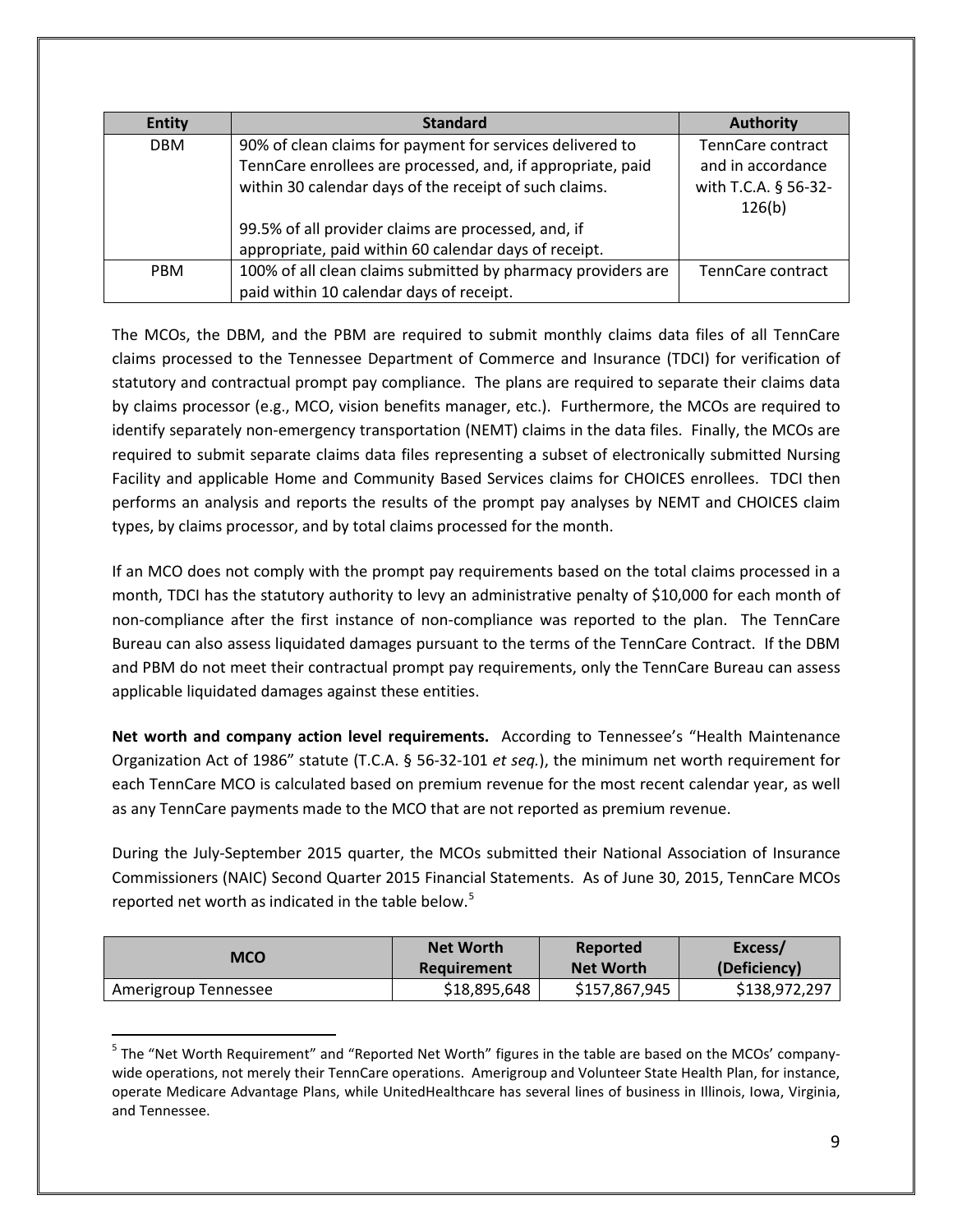| <b>MCO</b>                                                                           | <b>Net Worth</b><br>Requirement | Reported<br><b>Net Worth</b> | Excess/<br>(Deficiency) |
|--------------------------------------------------------------------------------------|---------------------------------|------------------------------|-------------------------|
| UnitedHealthcare Plan of the River<br>(UnitedHealthcare Community<br>Valley<br>Plan) | \$67,602,074                    | \$413,132,143                | \$345,530,069           |
| Volunteer State Health Plan (BlueCare<br>& TennCare Select)                          | \$37,185,058                    | \$359,764,211                | \$322,579,153           |

During the July-September 2015 quarter, the MCOs were also required to comply with Tennessee's "Risk-Based Capital for Health Organizations" statute (T.C.A. § 56-46-201 *et seq.*). Risk-based capital (RBC) involves a method of calculating the minimum amount of capital necessary for a health entity to support its overall business operations depending on its size and risk profile. A health entity with a higher amount of risk is required to hold a higher amount of capital. The RBC statute gives TDCI the authority and mandate to use preventive and corrective measures that vary depending on the amount of capital deficiency indicated by the RBC calculations. A "Company Action Level" deficiency (defined at T.C.A. § 56-46-203(a)) would require the submission of a plan to correct the entity's capital deficiency.

The following table compares the MCOs' net worth to the Company Action Level requirements as of June 30, 2015:

| <b>MCO</b>                            | <b>Company Action</b> | Reported         | Excess/       |
|---------------------------------------|-----------------------|------------------|---------------|
|                                       | Level                 | <b>Net Worth</b> | (Deficiency)  |
| Amerigroup Tennessee                  | \$61,407,788          | \$157,867,945    | \$96,460,157  |
| UnitedHealthcare Plan of the River    | \$244,098,654         | \$413,132,143    | \$169,033,489 |
| Valley (UnitedHealthcare Community    |                       |                  |               |
| Plan)                                 |                       |                  |               |
| Volunteer State Health Plan (BlueCare | \$109,546,612         | \$359,764,211    | \$250,217,599 |
| & TennCare Select)                    |                       |                  |               |

All TennCare MCOs met their minimum net worth requirements and Company Action Level requirements as of June 30, 2015.

## **Success of Fraud Detection and Prevention**

The mission of the Tennessee Office of Inspector General (OIG) is: *To identify, investigate, and prosecute persons who commit fraud or abuse against the TennCare program and to recoup money owed to the State of Tennessee.* The OIG staff receives case information from a variety of sources, including local law enforcement, the TennCare Bureau, Health Related Boards (HRB), the Department of Human Services (DHS), other State agencies, health care providers, Managed Care Contractors (MCCs), and the general public via the OIG website, fax, written correspondence, and phone calls to the OIG hotline. Selected statistics for the first quarter of Fiscal Year 2016 are as follows: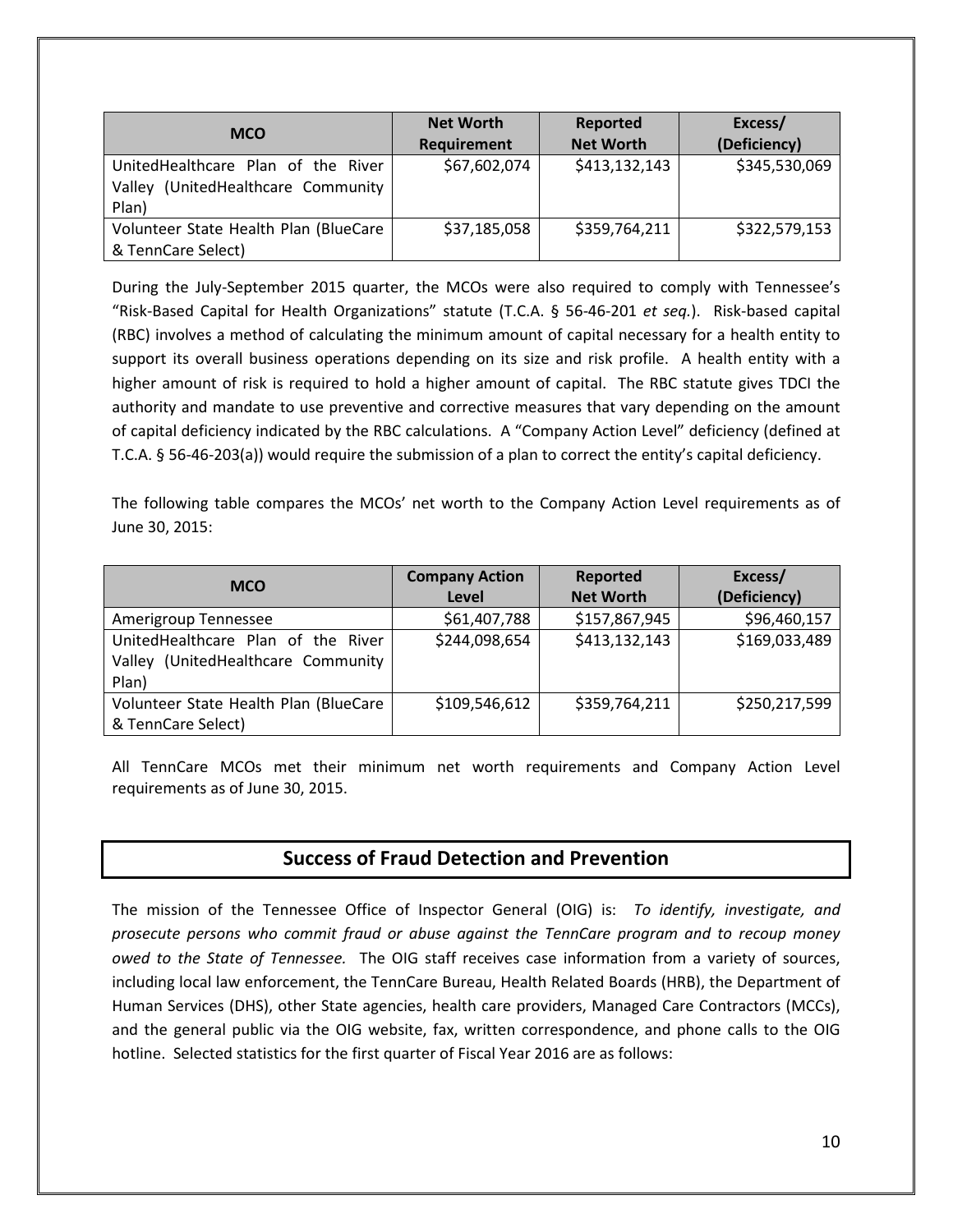#### **TennCare Fraud & Abuse: Cases Received**

|                          | Quarter |
|--------------------------|---------|
| <b>Fraud Allegations</b> | 1.402   |
| Abuse Allegations*       | 760     |

*\* Abuse cases may be referred to the appropriate Managed Care Contractor (MCC), the TennCare Bureau, or DHS for further review/action.*

#### **Arrests, Convictions, and Judicial Diversion\***

|                                 | <b>Quarter</b> | FY 16 to Date |
|---------------------------------|----------------|---------------|
| Arrests                         |                |               |
| Convictions                     |                |               |
| Instances of Judicial Diversion |                |               |

*\* Cases adjudicated during a particular fiscal year may have no relationship to arrests during the same year.*

#### **Criminal Court: Fines & Costs Imposed**

|                                                         | Quarter   |
|---------------------------------------------------------|-----------|
| <b>Court Costs &amp; Taxes</b>                          | \$5,269   |
| <b>Fines</b>                                            | \$10,650  |
| Drug Funds/Forfeitures                                  | \$1,018   |
| <b>Criminal Restitution Ordered</b>                     | \$198,245 |
| <sup>1</sup> Criminal Restitution Received <sup>6</sup> | \$41,612  |

#### **Civil Restitution & Civil Court Judgments**

|                                         | Quarter  |
|-----------------------------------------|----------|
| Civil Restitution Ordered'              | \$36,054 |
| Civil Restitution Received <sup>8</sup> | \$14,353 |

#### **Recommendations for Review**

|                                                | Quarter |
|------------------------------------------------|---------|
| Recommended TennCare Terminations <sup>9</sup> | 161     |

<span id="page-10-0"></span> $6$  Restitution may have been ordered in a fiscal year other than the one in which payment was actually received.

<span id="page-10-1"></span> $<sup>7</sup>$  This total reflects dollars identified for recoupment by the OIG in such non-criminal contexts as civil cases,</sup>

administrative hearings, and voluntary reimbursements to TennCare.<br><sup>8</sup> A recoupment may be received in a quarter other than the one in which it is ordered.

<span id="page-10-3"></span><span id="page-10-2"></span><sup>8</sup> A recoupment may be received in a quarter order than the one in which is ordered. 9 Recommendations that enrollees' TennCare coverage should be terminated are sent to the TennCare Bureau for review and determination of appropriate action. These recommendations are based on information received and reviewed by the OIG. The Bureau determines whether these referrals meet the criteria for termination. In reviewing these recommendations, TennCare must factor in some limitations, such as the inability to disenroll individuals in certain federally protected categories.